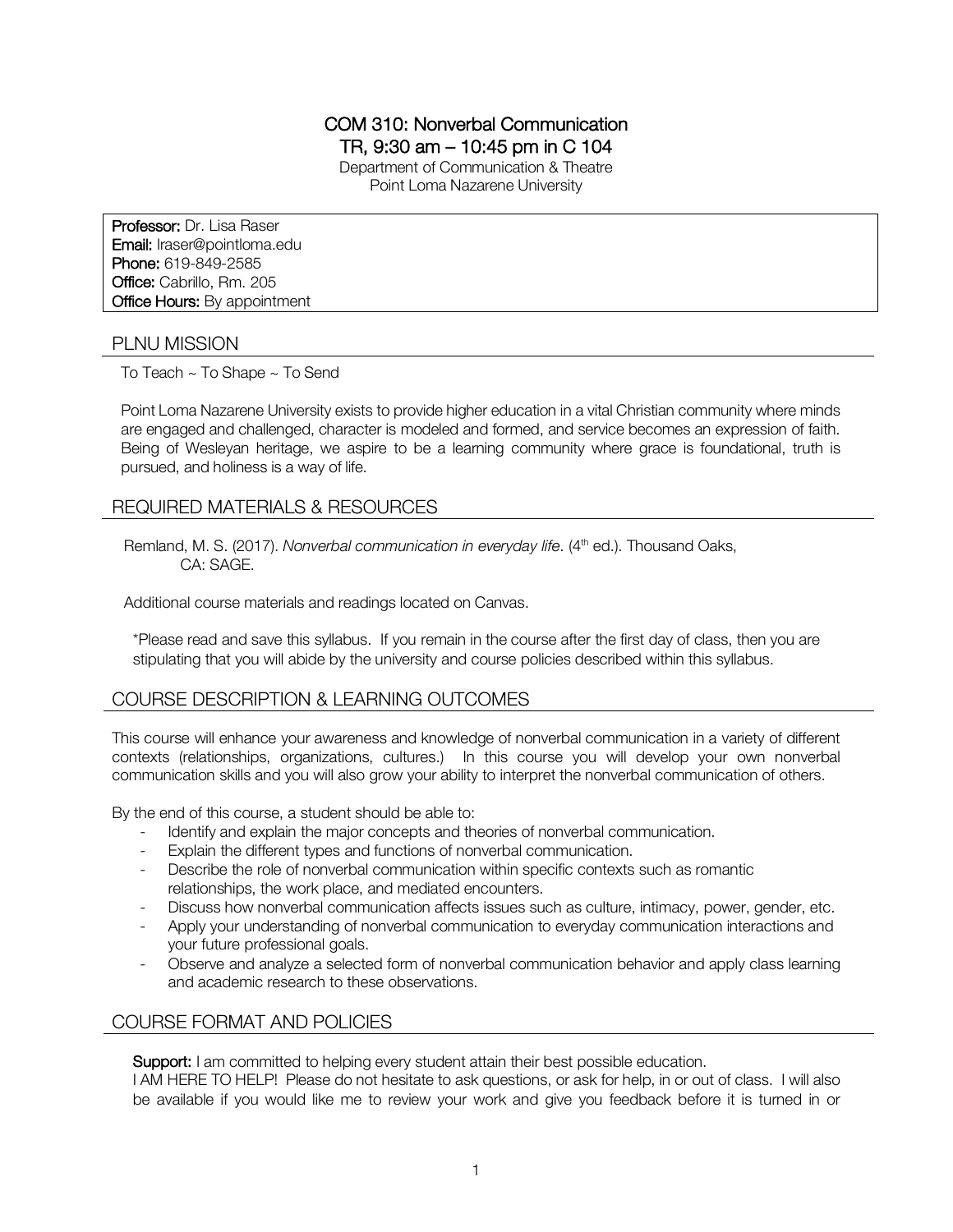presented. If you have any special needs that it would be helpful for me to be aware of, please let me know.

Attendance: As members of a learning community, your presence is appreciated, and your absence is noticed. The class sessions are set up to help people learn from each other (through discussions, activities, etc.) and you are expected to attend each class session. Everyone has useful and insightful information to offer to the class. Participation is the core of this work, and to help keep track of that, I take attendance.

You are allowed two (2) excused or unexcused absences in the course of the semester without penalty. The only absences excused after that will be university approved absences (see section below). It is your choice how you use these absences and it is encouraged that you use them wisely. Please note that these 2 absences DO include instances of illness and family obligations. Each absence over two will result in a 15-point deduction to your overall grade.

As noted in the University catalog: If you are absent from more than 10 percent of class meetings (3 classes), I have the option of filing a written report which may result in de-enrollment. If the absences exceed 20 percent (6 classes), you may be de-enrolled without notice. If the date of de-enrollment is past the last date to withdraw from a class, you will be assigned a grade of W or WF consistent with university policy in the grading section of the catalog. See Academic Policies in the undergrad student catalog.

University Approved Absences: Absences for certain events and obligations recognized by the University (i.e.: participation in sports, forensics, music tours, etc.) may be counted as "excused." Please notify me at least one week prior to such absences with documentation and contact information from the sponsoring program/department. You are responsible for making up all work missed due to absences in a timely manner, to be worked out ahead of time with me.

Tardies: It is an expectation of this class community that we begin our class time *together*, and complete our class time *together* each day. Instances of habitual lateness are a distraction to our class community and may impact your ability to participate fully in the course. Therefore, I do make note when you are late to class and lateness will add up to absences.

Being absent for more than 20 minutes during any part of a class period, whether at the beginning, middle, or end, will constitute an absence. Similarly, it is expected that you remain actively engaged in the classroom activities until the entire class has been dismissed for the day. Failure to do so will result in a deduction of your participation points for the course. If you absolutely must leave early one day for an important or emergency reason, please approve it with me at the class period prior or via email. (Please arrange any meetings with your academic adviser so that they do not conflict with your class schedule.) If you leave class early without timely notification/approval, it will negatively affect your course participation grade. Please talk to me early in the semester if you have any questions or concerns about this policy.

Late Work/Make-Up Work: All work is expected on the planned "due dates" - at the beginning of the class period when they are due. In general, no late or makeup written assignments/presentations will be allowed. In the event of a personal emergency with written documentation and at my discretion, make-up work *may* be accepted for half credit. If you are absent on the day of a test or a presentation, I will only consider a make-up opportunity if you have communicated with me in advance of your absence and you have written documentation of a personal emergency. Depending upon the circumstance, a make-up opportunity may not receive full credit.

Incomplete: Incompletes will only be granted under extreme circumstances, given reasonable justification.

Electronic Devices: The use of cell phones and laptops/tablets during class is prohibited unless I ask for them to be used as a specific part of a class activity. Please join me in turning off or silencing all cell phones, laptops, and similar electronic devices and keeping them out of sight for the duration of class. This policy was influenced by two important pieces of research: 1. Faria Sana, Tina Weston, and Nicholas J. Cepeda,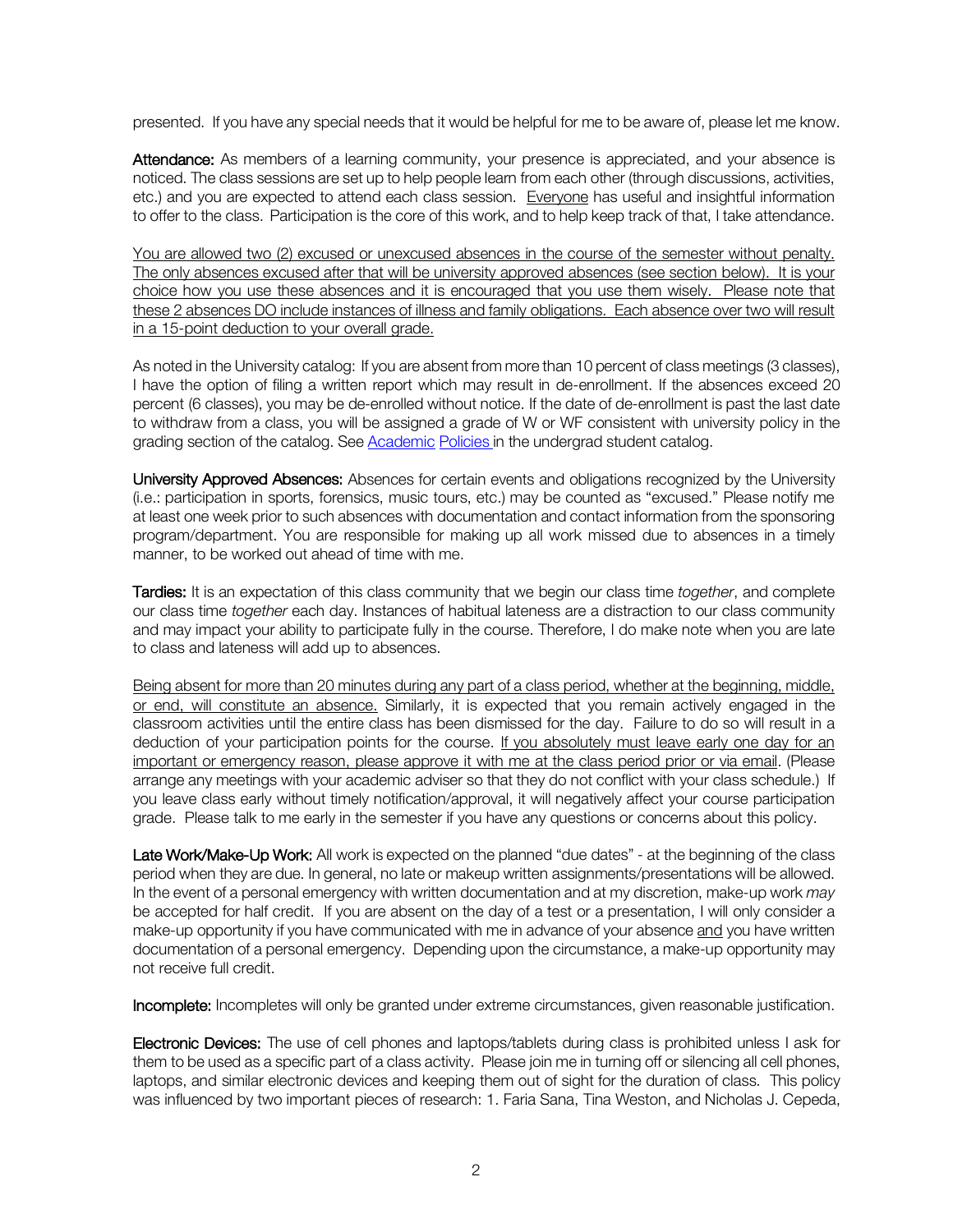"Laptop Multitasking Hinders Classroom Learning for Both Users and Nearby Peers," *Computers and Education* (March 2013): "We found that participants who multitasked on a laptop during a lecture scored lower on a test compared to those who did not multitask, and participants who were in direct view of a multitasking peer scored lower on a test compared to those who were not. The results demonstrate that multitasking on a laptop poses a significant distraction to both users and fellow students and can be detrimental to comprehension of lecture content." 2. Pam A. Mueller and Daniel M. Oppenheimer, "The Pen Is Mightier Than the Keyboard: Advantages of Longhand Over Laptop Note Taking" (April 2014). In this study, the authors found that students who hand wrote their notes during lectures remembered more material than students who used laptops for notetaking because they could not write everything down verbatim. The extra processing required by the hand writers to select important over extraneous information was beneficial for their retention of the material they were learning.

Email: I will frequently use email to communicate with you and I do my best to respond to your emails as promptly as possible. I will respond to emails Monday-Friday from 8:00 am – 4:00 pm. If you send me an email over the weekend or holiday, I will respond on the following school day.

Written Work: Please type, double-space and staple all written work unless instructed otherwise. It is my expectation that all writing will be clear, coherent, and free of grammatical/spelling errors. Please proof all written work – your grade will reflect both the substance and the style of your writing. When working on the computer, try to plan for the "unexpected" but predictable problems: back up files as you go and allow enough time for any printing issues that may arise.

#### Student Responsibility:

It is the student's responsibility to maintain his/her class schedule. Should the need arise to drop this course (personal emergencies, poor performance, etc.), the student has the responsibility to follow through (provided the drop date meets the stated calendar deadline established by the university), not the instructor. Simply ceasing to attend this course or failing to follow through to arrange for a change of registration (drop/add) may easily result in a grade of F on the official transcript.

#### Final Exam Policy:

Successful completion of this class requires taking the final examination on its scheduled day. The final examination schedule is posted on the Class Schedules site. Final exams will not be given early before our assigned date/time. Please arrange any activities or transportation for the break around this finals schedule so that you can be present to take the test at the assigned time.

#### Academic Dishonesty:

Students should demonstrate academic honesty by doing original work and by giving appropriate credit to the ideas of others. As stated in the university catalog, "Academic dishonesty is the act of presenting information, ideas, and/or concepts as one's own when in reality they are the results of another person's creativity and effort. Such acts include plagiarism, copying of class assignments, and copying or other fraudulent behavior on examinations. A faculty member who believes a situation involving academic dishonesty has been detected may assign a failing grade for a) that particular assignment or examination, and/or b) the course." See Academic Policies in the undergrad student catalog.

#### Academic Accommodations:

While all students are expected to meet the minimum standards for completion of this course as established by the instructor, students with disabilities may require academic adjustments, modifications or auxiliary aids/services. At Point Loma Nazarene University (PLNU), these students are requested to register with the Disability Resource Center (DRC), located in the Bond Academic Center. (DRC@pointloma.edu or 619- 849-2486). The DRC's policies and procedures for assisting such students in the development of an appropriate academic adjustment plan (AP) allows PLNU to comply with Section 504 of the Rehabilitation Act and the Americans with Disabilities Act. Section 504 (a) prohibits discrimination against students with special needs and guarantees all qualified students equal access to and benefits of PLNU programs and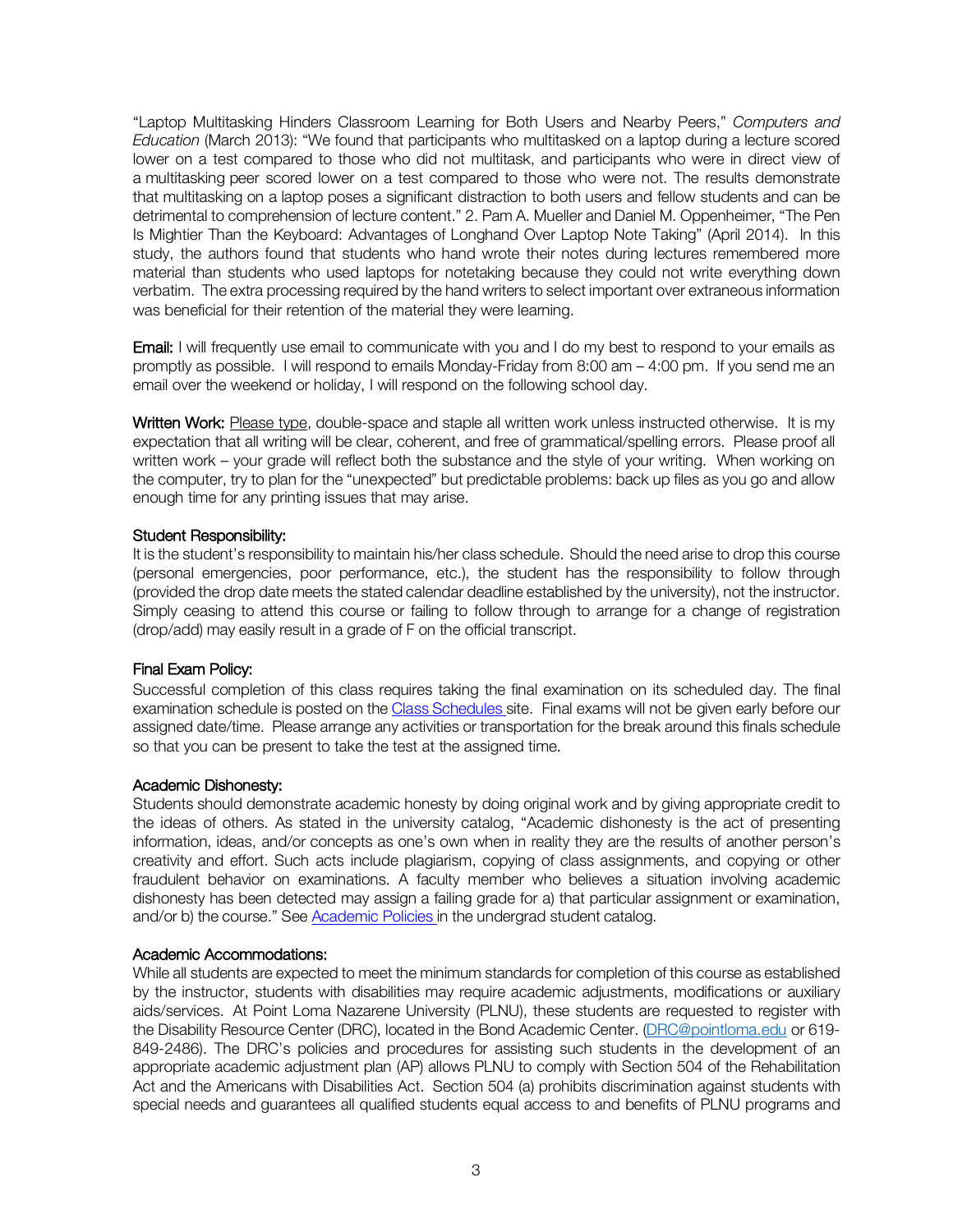activities. After the student files the required documentation, the DRC, in conjunction with the student, will develop an AP to meet that student's specific learning needs. The DRC will thereafter email the student's AP to all faculty who teach courses in which the student is enrolled each semester. The AP must be implemented in all such courses.

If students do not wish to avail themselves of some or all of the elements of their AP in a particular course, it is the responsibility of those students to notify their professor in that course. PLNU highly recommends that DRC students speak with their professors during the first two weeks of each semester about the applicability of their AP in that particular course and/or if they do not desire to take advantage of some or all of the elements of their AP in that course.

#### Ferpa Policy:

In compliance with federal law, neither PLNU student ID nor social security number will be used in publicly posted grades or returned sets of assignments without student written permission. This class will meet the federal requirements by (each faculty member choose one strategy to use: distributing all grades and papers individually; requesting and filing written student permission; or assigning each student a unique class ID number not identifiable on the alphabetic roster.). Also in compliance with FERPA, you will be the only person given information about your progress in this class unless you have designated others to receive it in the "Information Release" section of the student portal. See Policy Statements in the undergrad student catalog.

#### PLNU Copyright Policy:

Point Loma Nazarene University, as a non-profit educational institution, is entitled by law to use materials protected by the US Copyright Act for classroom education. Any use of those materials outside the class may violate the law.

# CLASS ASSIGNMENTS & COURSE SCHEDULE

**Exams:** There are two exams in this course – one at the midterm and one during finals week. Exams will include material from the book and in-class discussion/activities. Exams will include a mix of objective questions (such as multiple choice) and short written responses.

Reading Graphic Organizers: On assigned days (see schedule) you will turn in a Reading Graphic Organizer (RGO) on the week's reading. The RGO will help you to keep track of new learning from the week's reading as well as make applications between these concepts and your own experiences. You will be able to draw upon what you have written in your RGO during class discussions. The RGO must be complete before you come to class with the exception of recording the insights that you gained from in-class discussions, videos, activities, lectures, or conversations with peers.

Canvas Assignments: Throughout the semester (see course schedule) you will have a variety of short assignments that correspond with a section of the reading. Many of these assignments ask you to "try out" an observation or mini experiment related to nonverbal communication and answer some reflective questions about your experience. Most of the assignment descriptions can be found in the textbook and any supplemental instructions will be provided on Canvas. Canvas assignments are due before you come to class and should be submitted on Canvas. Please come to class prepared to discuss the assignment.

Country Group Presentation: Working with a group of your peers, you will choose a country outside of the United States and research a variety of sources about the nonverbal communication practices common to that country. We will be using Morrison and Conaway's "Kiss, bow, or shake hands: The bestselling guide to doing business in more than 60 countries" (on reserve in the library) as a foundational resource for this presentation. You will present your findings to the class, complete with visuals and demonstrations.

Research Project/Paper: A major objective that we will be working toward throughout the semester is the completion of a research project related to an aspect of nonverbal communication of your choice. You will develop a research question, draw upon relevant academic research, and study your nonverbal behavior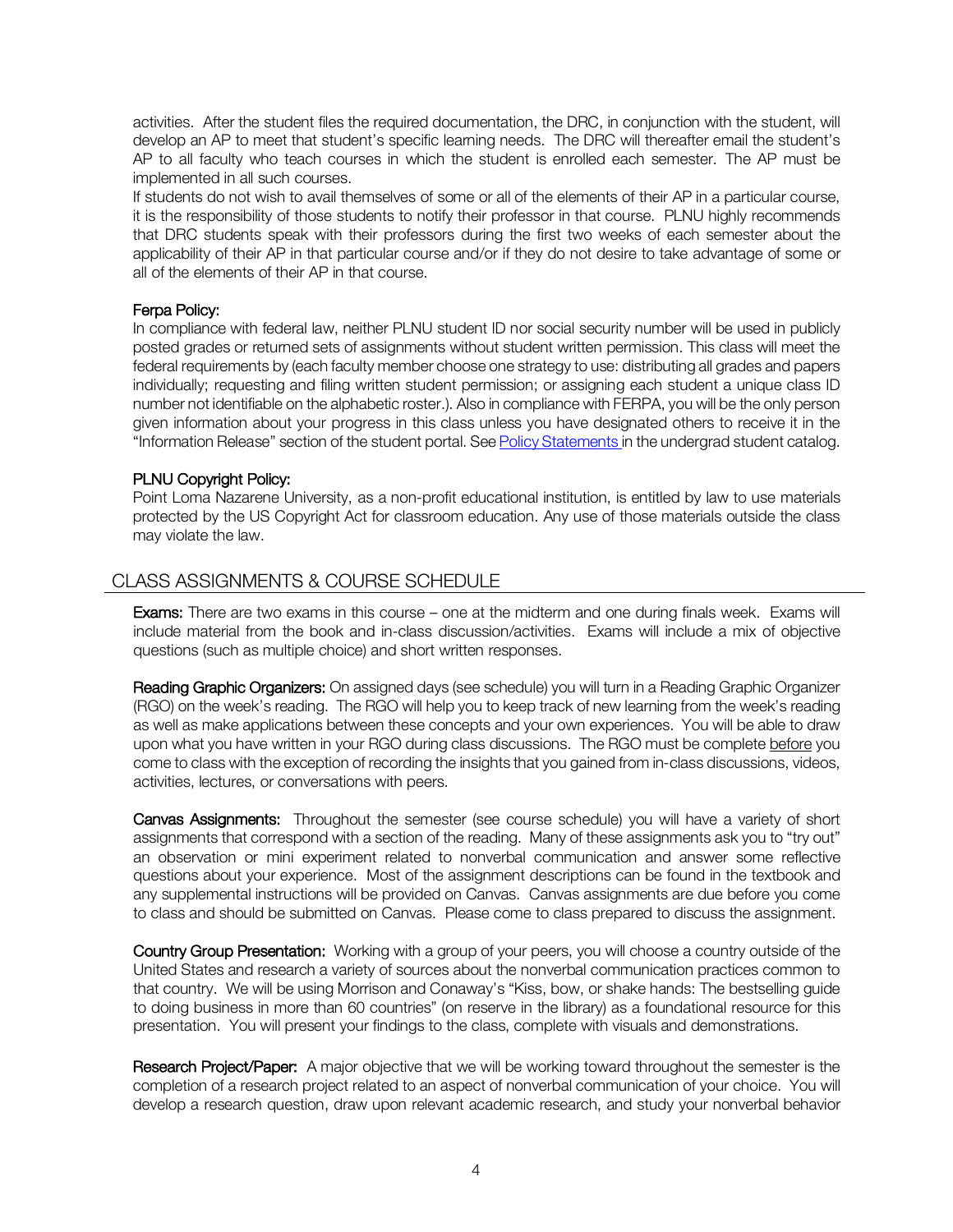using one of the research methods described in Appendix A of the text. You will write a 7-9 page paper that describes: your research, your method, and a discussion of your observations/findings. At the end of the semester, you will present your research findings in a formal presentation to the class.

#### ASSESSMENT & GRADING

|               |    | Grade Scale (% to Letter): Final grades will be calculated as follows and will not be rounded. |       |
|---------------|----|------------------------------------------------------------------------------------------------|-------|
| 93-100        |    | 73-76.9%                                                                                       |       |
| $90 - 92.9\%$ | А- | 70-72.9%                                                                                       | $C$ - |
| 87-89.9%      | B+ | 67-69.9%                                                                                       | $D+$  |
| 83-86.9%      |    | 63-66.9%                                                                                       |       |
| 80-82.9%      | B- | 60-62.9%                                                                                       | D-    |
| 77-79.9%      |    | 0-59                                                                                           |       |
|               |    |                                                                                                |       |

### Point Distribution

| <b>COURSE REQUIREMENTS</b>                             | Number of Points<br><b>AVAILABLE</b> | <b>Number of Points</b><br>I EARNED |
|--------------------------------------------------------|--------------------------------------|-------------------------------------|
| Midterm Exam                                           | 80                                   |                                     |
| Final Exam                                             | 80                                   |                                     |
| Reading Graphic Organizers (7 x 12 pts. each)          | 84                                   |                                     |
| Canvas Assignments (5 x 10 pts. each)                  | 50                                   |                                     |
| Research Paper Part 1 - Conceptual Phase               | 30                                   |                                     |
| Complete Research Paper                                | 100                                  |                                     |
| Research Paper Presentation                            | 30                                   |                                     |
| <b>Country Group Presentation</b>                      | 55                                   |                                     |
| <b>TOTAL</b>                                           | $509*$                               |                                     |
| - Absence/Tardy penalties (15 pts. per absence after 2 | (e.g., 3 absences                    |                                     |
| absences)                                              | $= -15$                              |                                     |

\* At the end of the course, the total point value may be slightly higher or lower than the number above. While I strive to stay close to this amount, there may be occasions where we will need to add or delete short assignments that would adjust the total point value of the course.

# Tentative Course Schedule

- Subject to change with fair notice.
- Please complete reading prior to arriving at class on the assigned due date.

| <b>WK</b>      | Date           | <b>Topic</b>                        | Reading/Assignments Due  |
|----------------|----------------|-------------------------------------|--------------------------|
|                | R 1/10         | Welcome and Course Introduction     |                          |
| $\mathcal{P}$  | T1/15          | Nature & Functions of Nonverbal Com | Ch. 1                    |
|                |                | Discuss RGO's                       |                          |
|                | R 1/17         | Nature & Functions of Nonverbal Com | Canvas: Research 1.1 Due |
| 3              | T1/22          | The Development of Nonverbal Com    | Ch. 2                    |
|                |                |                                     | <b>RGO Due</b>           |
|                | R 1/24         | The Development of Nonverbal Com    |                          |
| $\overline{4}$ | T1/29          | The Human Body                      | Ch.3                     |
|                |                | Discuss Research Project/Paper      | <b>RGO Due</b>           |
|                | R 1/31         | The Human Body                      |                          |
| $\overline{5}$ | $T\frac{2}{5}$ | Personal Space, Eye Contact & Touch | Ch. 4                    |
|                |                |                                     | Canvas: Exercise 4.1 Due |